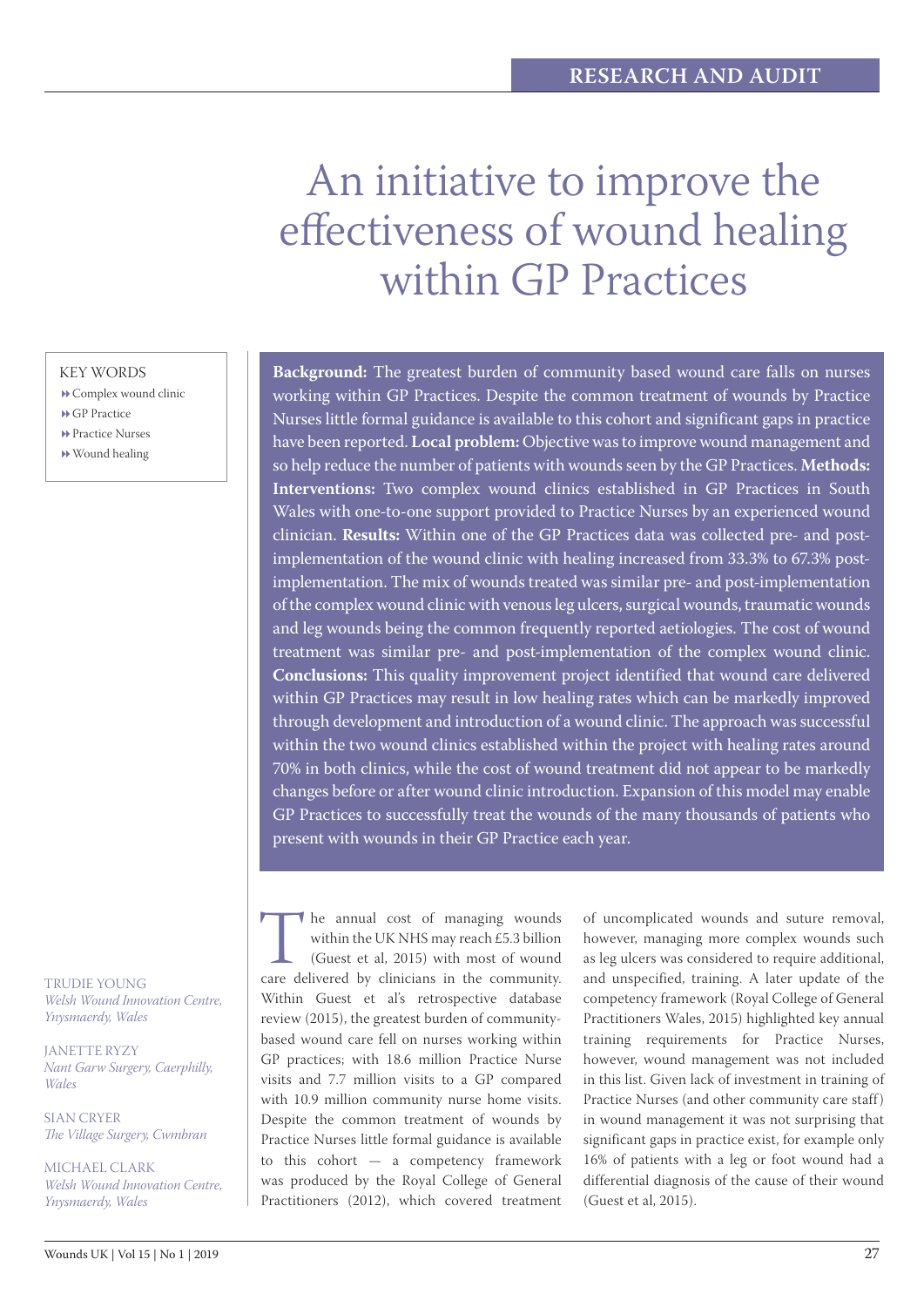This quality improvement project was initiated in 2012 by a single GP Practice in South Wales with the objective being to improve wound management and so reduce the number of patients with wounds seen by the GP Practice. There were no established models of practice to follow when considering the development of Practice Nurse-led complex wound clinics in General Practice and so the GP Practice approached the Welsh Wound Innovation Centre (WWIC) for guidance and advice on how to improve their existing provision of wound care. This manuscript describes the model of care jointly developed by the GP Practice and WWIC and reports post-implementation changes in the outcomes of wound management within the GP Practice. The development of the model of care delivery within the GP Practice precluded the capture of pre-intervention data, and this led to the model of care developed in this project being applied within a second GP Practice in South Wales both to explore the generalizability of the model and to capture pre- and post-intervention data.

## **METHODS**

This quality improvement project has been reported following the SQUIRE (Standards for Quality Improvement Reporting Excellence) guidelines (Goodman et al, 2016). In 2012, the GP Practice where the development of a Practice nurse-led complex wound clinic occurred provided care to a population of 7153 patients and employed two Practice Nurses within a team of 15 staff. The first step in developing the complex wound clinic was to try and establish the number of patients currently receiving wound treatment within the Practice. However, this was not achieved given that wound care was not included in the Practice's regular audit reports due to the lack of financial reimbursement for wound treatment. This was confounded by the non-systematic coding of patient attendances for wound treatment. Therefore, at the outset of the project there was a lack of information on the number of wounds treated by the Practice and the aetiology of these wounds.

Six changes were introduced to the Practice to support the establishment of a complex wound clinic: Working together the Lead Practice Nurse and the WWIC Director of Education and Training established educational needs related to wound healing and introduced a one-to-one training programme supplemented with web-based education

- Resources to support the wound clinic were identified and sourced. This last step was facilitated by the Practice Manager who identified appropriate income streams to obtain equipment such as a Doppler ultrasound to enable differential diagnoses of leg ulcers to be performed
- Referral pathways were developed within the Practice to facilitate early access to WWIC and the national lymphoedema network in Wales
- The local University Health Board's wound dressing and limb compression formulary was adopted and integrated into the Practice's care delivery system. Contacts were developed with the manufacturers of the products listed on the formulary to ensure correct product use
- Documentation was developed to obtain consent for wound photography
- A database of wound-relevant descriptors was introduced to allow accurate documentation of wound diagnosis, assessments and to facilitate audit.

The complex wound clinic was opened in March 2012 with initial joint working between the Lead Practice Nurse and the WWIC Director of Education and Training. Over time the dual working was reduced and the Practice Nurse ran the clinic independently.

In 2014, a second GP Practice expressed interest in opening a Practice Nurse-led complex wound clinic, this Practice located 16 miles from the first participating Practice cared for 8,818 patients with two Practice Nurses among a team of 22 staff. Within the second GP Practice, the number of patients with wounds, their aetiology, outcomes and costs of treatment were captured for four months prior to initiating the complex wound clinic and for five months after the clinic had opened. In the first participating GP Practice data on the use of wound treatments was collected from the Practice Nurse's clinic records while in the second GP Practice wound treatments were derived from the Practice records and costs assigned using the 2012–13 version of the Wound Care Handbook (Cowan, 2013). Staff (GP and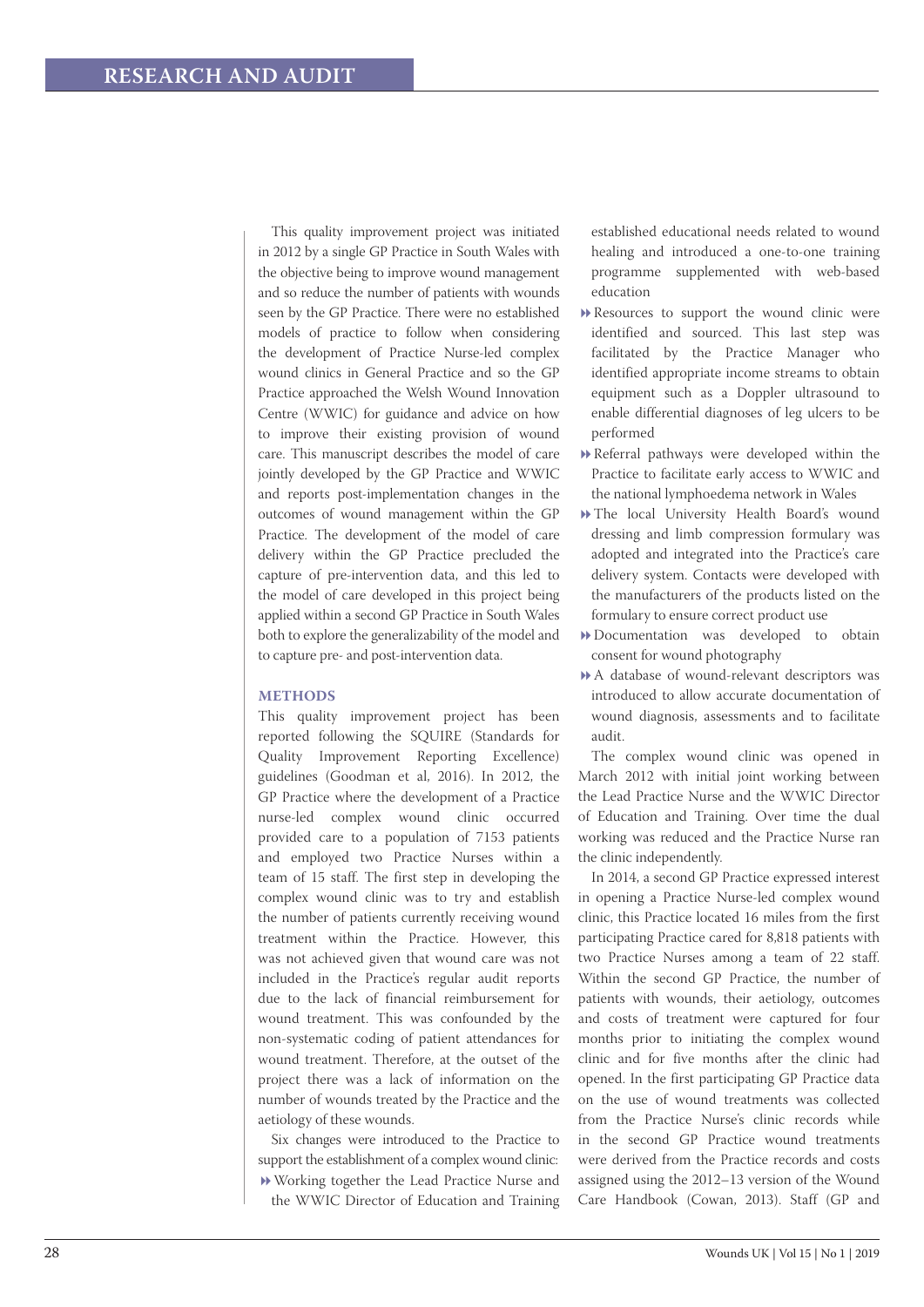| outcome by wound aetiology |                       |                                                        |                                              |                                      |  |  |  |  |  |
|----------------------------|-----------------------|--------------------------------------------------------|----------------------------------------------|--------------------------------------|--|--|--|--|--|
| Aetiology                  | Number of<br>patients | <b>Clinic visits</b><br>(4 or fewer: more<br>than $4)$ | Cost of wound<br>treatment: mean $E$<br>(SD) | <b>Outcome</b> (Healed:<br>unhealed) |  |  |  |  |  |
| Venous leg ulcer           | 16                    | 9:7                                                    | 170.9 (138.9)                                | 12:4                                 |  |  |  |  |  |
| Surgical wound             | 10                    | 7:3                                                    | 85.9 (23.5)                                  | 9:1                                  |  |  |  |  |  |
| Traumatic wound            | 7                     | 5:2                                                    | 71.2(22.7)                                   | 7:0                                  |  |  |  |  |  |
| Foot wound                 | 2                     | 0:2                                                    | 143.4 (9.8)                                  | 0:2                                  |  |  |  |  |  |
| Leg wound                  | $\mathbf{1}$          | 0:1                                                    | 105.5                                        | 0:1                                  |  |  |  |  |  |
| Pressure ulcer             | 1                     | 1:0                                                    | 71.0                                         | 0:1                                  |  |  |  |  |  |
| Venous eczema              | 1                     | 1:0                                                    | 131.9                                        | 1:0                                  |  |  |  |  |  |
| Malignant wound            | $\mathbf{1}$          | 0:1                                                    | 246.6                                        | 0:1                                  |  |  |  |  |  |
| Burn                       | $\mathbf{1}$          | 1:0                                                    | 58.0                                         | 1:0                                  |  |  |  |  |  |
| Skin tear                  | 1                     | 0:1                                                    | 127.9                                        | 0:1                                  |  |  |  |  |  |
| Unreported                 | $\mathbf{1}$          | 1:0                                                    | 68.2                                         | 1:0                                  |  |  |  |  |  |

**Table 1. Visits to the initial complex wound clinic established during the project, cost of wound treatment and** 

SD = Standard deviation

Practice Nurse) costs were costed per visit using the PSSRU Unit Costs of Health and Social Care (Curtis, 2013) at £45 for the first visit with £13 per subsequent GP Practice visits. Both staff and product costs were held constant across both GP Practices to facilitate comparison despite the time interval between the first and second Practices opening their complex wound clinics.

Across both GP Practices there were similar issues related to their wound management practice before implementation of their complex wound clinics:

- No formalised wound assessments
- No recent education or training on tissue viability
- Patients with wounds integrated into general appointment time slots
- No knowledge of how many patients had active wounds
- Limited knowledge of wound dressings and their role and reliance on antimicrobial dressings
- No differential diagnosis of leg ulcers
- Poor wound care documentation and no wound care planning
- Limited ability to clinically diagnose wound infection
- No link with local Tissue Viability Nurse services  $\blacktriangleright$  No wound photography.

Permission to operate the complex wound clinics was provided by both GP Practices.

#### **RESULTS**

The results of the project are divided into two phases; post-implementation in the initial participating GP Practice, and pre- and postimplementation of the complex wound clinic in the second GP Practice.

## **First GP Practice: post-implementation of the complex wound clinic**

In the first GP Practice, 53 patients with wounds attended the complex wound clinic between the 28th March 2012 and 30th April 2013. Of these, eight only attended the clinic on one occasion and were removed from further analysis. The 45 patients who attended the wound clinic on more than one occasion presented with predominantly venous leg ulcers (n=17), surgical and traumatic wounds (n=10 and n=7 respectively). The remaining 11 patients presented with a range of wounds including unspecified foot wounds (n=7) and single cases of a leg wound, pressure ulcer, venous eczema, malignant wound, burn and a skin tear. The aetiology of one wound was unreported. One patient with a venous leg ulcer died and two with foot wounds had surgery to amputate the wounded region.

The remaining 42 patients made between 2 and 29 visits to the GP Practice for wound care (median 4 visits). *Table 1* details wound aetiology, number of clinic visits, outcome and total cost of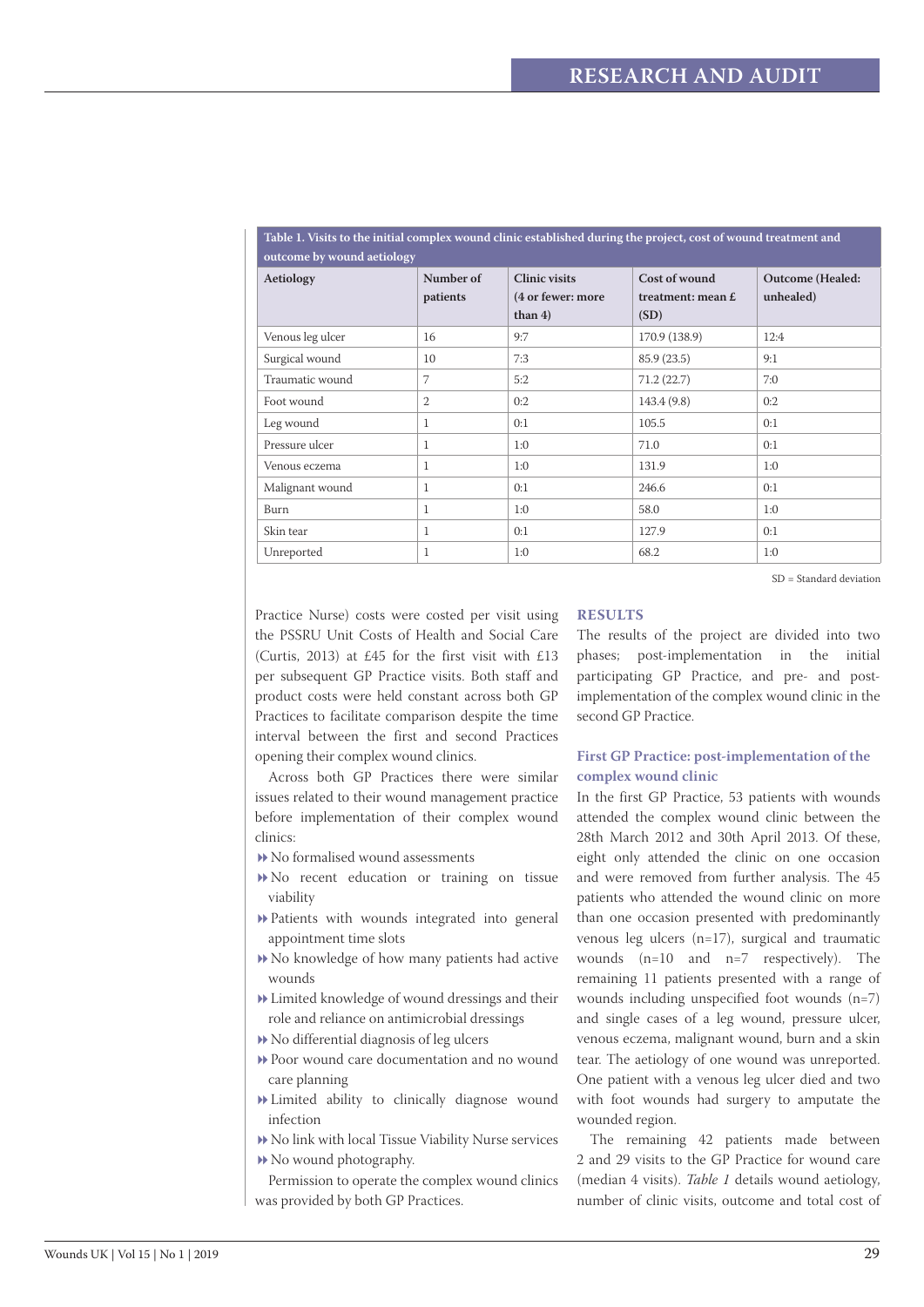| ARDIO AT TIDIO OD GILO DOODING PRI GIOIPHUMME CHE A ANOVIOUS CODE ON TI OMING GEOMONICHOS CODE ON NOME CODIDINAM<br>outcome by wound aetiology prior to the introduction of a complex wound clinic |                                                       |                                                             |                                                           |                                                           |                                                 |  |  |
|----------------------------------------------------------------------------------------------------------------------------------------------------------------------------------------------------|-------------------------------------------------------|-------------------------------------------------------------|-----------------------------------------------------------|-----------------------------------------------------------|-------------------------------------------------|--|--|
| Aetiology                                                                                                                                                                                          | <b>Number</b><br>of wounds<br>(number of<br>patients) | Clinic visits by<br>patient<br>(7 or fewer:<br>more than 7) | Cost of wound<br>treatment per<br>patient: mean £<br>(SD) | Cost of leg<br>compression per<br>patient: mean £<br>(SD) | Outcome<br>per patient<br>(Healed:<br>unhealed) |  |  |
| Surgical wound                                                                                                                                                                                     | 14(13)                                                | 6:7                                                         | 244.7 (259.6)                                             | 2.3(7.2)                                                  | 7:6                                             |  |  |
| Venous leg ulcer                                                                                                                                                                                   | 12(9)                                                 | 3:6                                                         | 548.4 (376.6)                                             | 135.2(145.1)                                              | 1:8                                             |  |  |
| Leg wound                                                                                                                                                                                          | 8(6)                                                  | 4:2                                                         | 220.4 (151.0)                                             | 13.8(19.3)                                                | 3:3                                             |  |  |
| Traumatic wound                                                                                                                                                                                    | 2(2)                                                  | 1:1                                                         | 283.8 (295.8)                                             | 11.2(15.9)                                                | 1:1                                             |  |  |
| Back wound                                                                                                                                                                                         | 2(2)                                                  | 2:0                                                         | 145.5(13.7)                                               | 0(0)                                                      | 1:1                                             |  |  |
| Head wound                                                                                                                                                                                         | 2(2)                                                  | 2:0                                                         | 135.2(3.0)                                                | 0(0)                                                      | 0:2                                             |  |  |
| Foot wound                                                                                                                                                                                         | 2(1)                                                  | 1:0                                                         | 97.8                                                      | $\Omega$                                                  | 0:1                                             |  |  |
| Arm wound                                                                                                                                                                                          | 1(1)                                                  | 1:0                                                         | 94.1                                                      | $\Omega$                                                  | 0:1                                             |  |  |
| Pressure ulcer                                                                                                                                                                                     | 1(1)                                                  | 0:1                                                         | 570.6                                                     | 141.8                                                     | 0:1                                             |  |  |
| Mixed aetiology leg ulcer                                                                                                                                                                          | 1(1)                                                  | 0:1                                                         | 499.1                                                     | $\Omega$                                                  | 0:1                                             |  |  |
| Skin tear                                                                                                                                                                                          | 1(1)                                                  | 0:1                                                         | 196.4                                                     | $\Omega$                                                  | 0:1                                             |  |  |

**Table 2. Visits to the second participating GP Practice, cost of wound treatment, cost of leg compression and** 

SD = Standard deviation

wound treatment for the 42 patients who attended the first complex wound clinic. As revealed in *Table 1*, most venous leg ulcers, surgical and traumatic wounds healed during treatment with 73.8% (n=31) of all patients having healed wounds following attendance in the complex wound clinic. In this evaluation, a wound was considered to have healed if there was complete restoration of epithelial cover. The cost of wound treatment was significantly lower among patients with healed wounds (mean cost healed wounds £105.1 (SD 78.8), mean cost unhealed wounds £175.4 (SD 129.1), Mann-Whitney U=77.5, Z=-2.67, *p* (2-tailed)=0.008).

In the second GP Practice participating in this quality improvement study, it was possible to gather cost and outcome data both pre- and postintroduction of the complex wound clinic.

# **Second GP Practice: pre-implementation of a complex wound clinic**

Fifty patients attended the GP Practice for wound treatment over the period from 10th March 2014 to 25th April 2014 with the final date for wound treatment pre-introduction of the complex wound clinic being 23rd June 2014. Eleven patients only attended their GP Practice once for wound treatment and this group were excluded from

subsequent analysis. The 39 patients who attended on more than one occasion for wound treatment had a mean age of 65.2 years (SD 18.9; range 25 to 88 years) and were predominantly male (n=23; 59.0%). Most patients had a single wound (n=32) while 7 had two wounds. Where patients had two wounds, typically these presented with the same aetiology affecting both legs or had two surgical wounds. Only one patient had two wounds of different aetiology (pressure ulcer and a toe wound). The most common wound aetiologies treated pre-complex wound clinic were surgical wounds  $(n=14)$ , venous leg ulcers  $(n=12)$ , and unspecified leg wounds (n=8). The mean number of visits to the GP Practice per patient was 9.3 (SD 6.9), median 7 visits. The number of GP Practice visits, costs of wound treatment, costs of leg compression and outcome are shown in *Table 2* by patient (n=39), where a patient had two wounds both had to have healed for the patient to have an outcome of 'healed'. One-third of patients attending the GP Practice prior to the introduction of the complex wound clinic healed (33.3%), with most healed wounds being surgical or unspecified leg wounds. Only one-ninth of patients (11.1%) with a venous leg ulcer healed during treatment with the generally unsuccessful treatment costing on average £548.4, of which £135.2 was consumed by the cost of leg compression therapies. The cost of wound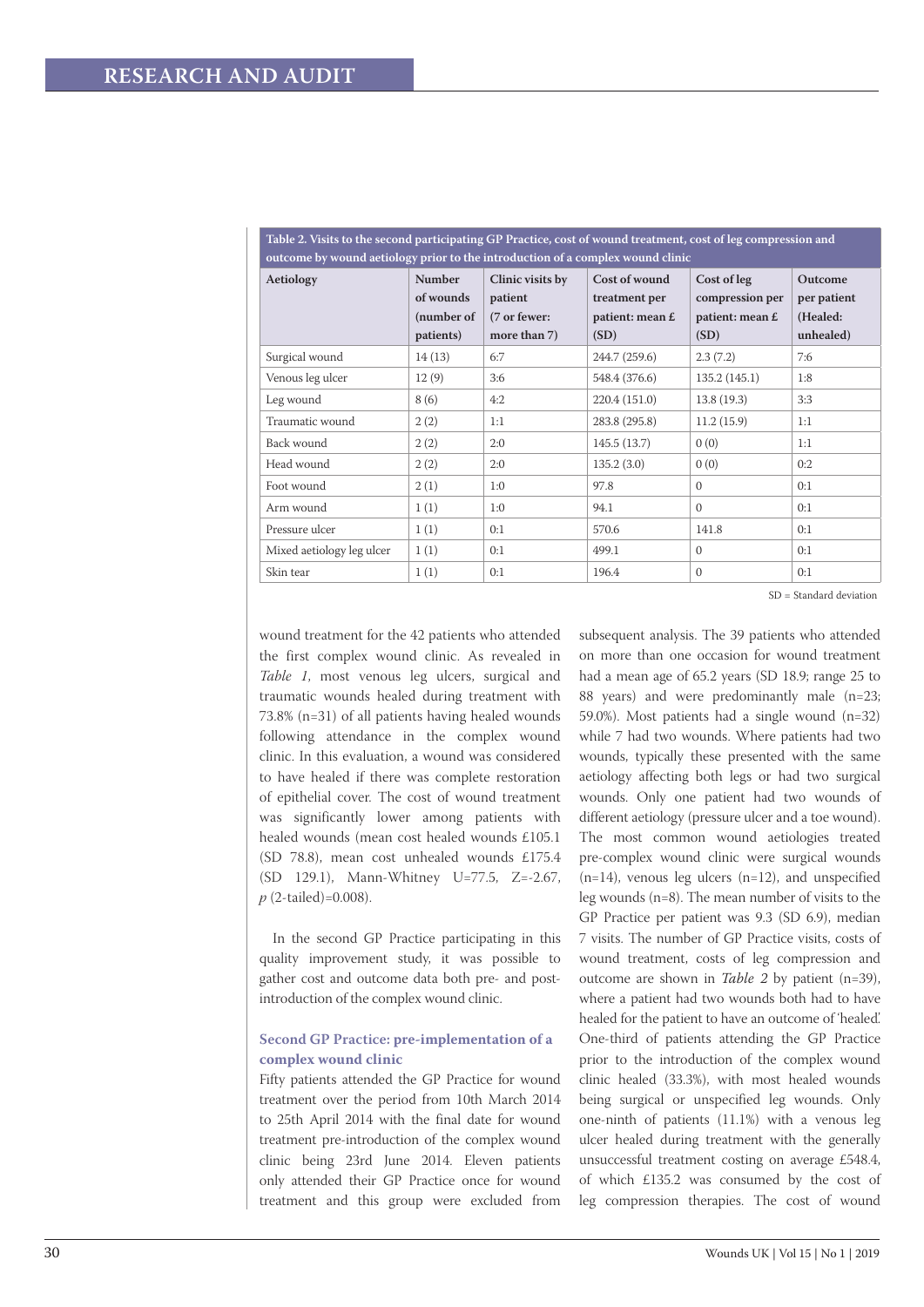| outcome by wound aetiology post introduction of a complex wound clinic |                         |                                |                         |                         |                       |  |  |  |
|------------------------------------------------------------------------|-------------------------|--------------------------------|-------------------------|-------------------------|-----------------------|--|--|--|
| Aetiology                                                              | <b>Number</b>           | Clinic visits by               | Cost of wound           | Cost of leg             | Outcome               |  |  |  |
|                                                                        | of wounds               | patient                        | treatment per           | compression per         | per patient           |  |  |  |
|                                                                        | (number of<br>patients) | (6 or fewer: more<br>than $6)$ | patient: mean £<br>(SD) | patient: mean £<br>(SD) | (Healed:<br>unhealed) |  |  |  |
| Venous leg ulcer                                                       | 18(15)                  | 4:11                           | 528.7 (442.2)           | 104.9 (91.4)            | 8:7                   |  |  |  |
| Traumatic wound                                                        | 11(11)                  | 9:2                            | 134.9 (55.4)            | 2.6(7.1)                | 10:1                  |  |  |  |
| Leg wound                                                              | 11(10)                  | 5:5                            | 348.4 (266.8)           | 72.1(135.7)             | 6:4                   |  |  |  |
| Surgical wound                                                         | 8(8)                    | 4:4                            | 249.2 (159.3)           | 4.4(9.8)                | 5:3                   |  |  |  |
| Foot wound                                                             | 2(2)                    | 2:0                            | 108.8(7.1)              | 19.3(27.3)              | 1:1                   |  |  |  |
| Back wound                                                             | 1(1)                    | 0:1                            | 184.4                   | $\Omega$                | 1:0                   |  |  |  |
| Head wound                                                             | 1(1)                    | 1:0                            | 109.8                   | $\Omega$                | 1:0                   |  |  |  |
| Skin tear                                                              | 1(1)                    | 1:0                            | 124.5                   | $\Omega$                | 1:0                   |  |  |  |

**Table 3. Visits to the second participating wound clinic, cost of wound treatment, cost of leg compression and** 

SD = Standard deviation

treatment was significantly lower among patients with healed wounds (mean cost healed wounds £222.9 (SD 349.7), mean cost unhealed wounds £351.1 (SD 242.9), Mann-Whitney U=71.0, Z=-2.9, *p* (2-tailed)=0.004).

# **Second GP Practice: post-implementation of a complex wound clinic**

Fifty patients attended the complex wound clinic for wound treatment over the period from 11th August 2014 to 19th December 2014 with the final date for wound treatment post-introduction of the complex wound clinic being 7th January 2015. One patient only attended the wound clinic once for wound treatment and this patient was excluded from subsequent analysis. The 49 patients who attended on more than one occasion for wound treatment had a mean age of 66.3 years (SD 15.9; range 21 to 88 years) and were evenly split between male (n=24) and female patients (n=25). Most patients had a single wound (n=45) while 4 had two wounds. Where patients had two wounds typically these presented as venous leg ulcers on both legs. Only one patient had two wounds of different aetiology (unspecified calf wound and a scalp wound). The most common wound aetiologies treated in the complex wound clinic were venous leg ulcers (n=18), traumatic wounds (n=11), and unspecified leg wounds (n=11)*, Table 3*. The mean number of visits to the complex wound clinic per patient was 9.4 (SD 7.8), median 6 visits. Two thirds of patients attending the complex wound clinic

healed (67.3%) with most healed wounds being traumatic wounds and venous leg ulcers. Over half of patients with a venous leg ulcer healed during treatment with the treatment costing on average £528.7, of which £104.9 was consumed by the cost of leg compression therapies. The cost of wound treatment was significantly lower among patients with healed wounds (mean cost healed wounds £222.7 (SD 181.4), mean cost unhealed wounds £507.1 (SD 442.9), Mann-Whitney U=120.0, Z=- 3.07, *p* (2-tailed)=0.002).

## **Comparison between the two complex wound clinics established during the project**

The two complex wound clinics treated a total of 91 patients (42 in clinic 1 and 49 in the second clinic) with broadly similar healing rates of 73.8% and 67.3% respectively. Both complex wound clinics saw similar wound aetiologies with venous leg ulcers, surgical and traumatic wounds being the most frequent aetiologies in both clinics. Patient followup was longer in the first wound clinic (12 months) and 5 months in the second wound clinic with more clinic visits in the second clinic (median number of visits 6 compared with 4 in the first complex wound clinic). In both clinics the cost of healing wounds was significantly lower than the costs associated with unhealed wounds. However, the mean costs of treatment differed between the two clinics, for example the average cost of treatment of venous leg ulcers in clinic 1 was £170.9 whereas in the second clinic the mean cost of VLU treatment was £528.7.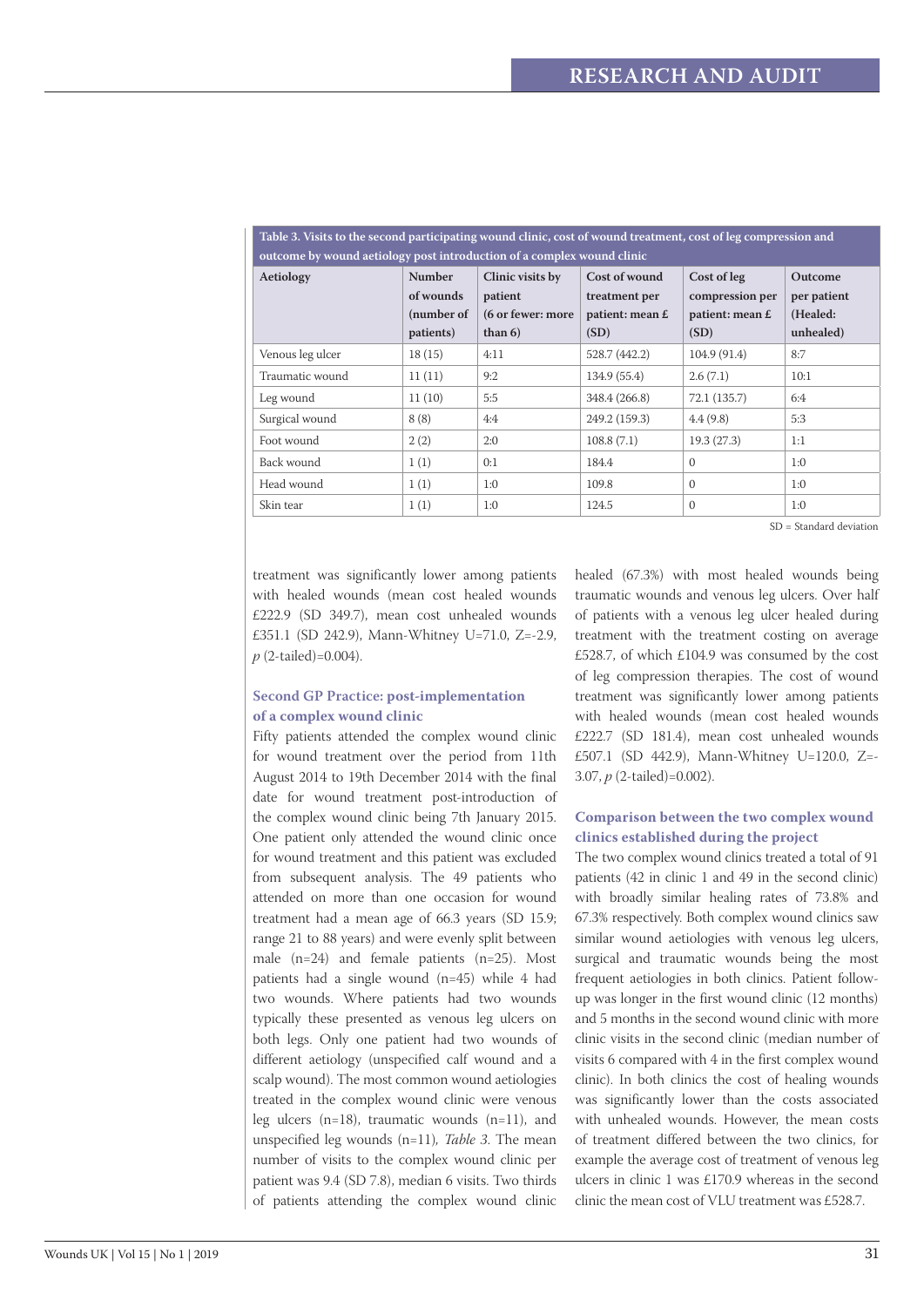# **Comparison pre- and post-implementation of a complex wound clinic**

Within the same GP Practice, the introduction of a complex wound clinic increased wound healing rate from 33.3% to 67.3%. The mix of wounds treated was similar pre- and post-implementation of the complex wound clinic with venous leg ulcers, surgical wounds, traumatic wounds and leg wounds being the common frequently reported aetiologies. The number of patients seen in the GP Practice and in the wound clinic were relatively similar, 39 patients seen over 4 months in the GP Practice and 49 patients seen over 5 months in the wound clinic with similar numbers of visits to the Practice for wound treatment (median 7 prewound clinic and 6 post-wound clinic). The cost of wound treatment was similar pre- and postimplementation of the complex wound clinic (pre clinic mean cost £308.3 (SD 284.9), post clinic mean cost £316.9 (SD 318.0), Mann Whitney U=945.0, Z=-0.09, *p* (2 tailed)=0.930).

## **DISCUSSION**

If wound healing is to be realistically achieved through GP Practices then both the structure and processes of wound management require to be addressed. Within this quality improvement project similar challenges were observed within both participating GP Practices prior to the implementation of a complex wound clinic. There was limited training and knowledge of wound healing best practices, lack of resource and no referral pathways, no provision of dedicated clinical time for patients with wounds, insufficient documentation of wound care outcomes and lack of awareness of the burden placed on the GP Practice by patients with wounds. These structural and process challenges are reflected in the low healing rates observed in the GP Practice where it was possible to gather pre-wound clinic implementation data — with only one-third of patients with wounds achieving healing over a four month period. Others have commented on the low healing rate for wounds treated in GP Practices; Guest et al (2012) reported 6% to 9% healing rates after six months treatment for venous leg ulcers managed in GP Practices. Within specialist leg ulcer clinics, healing rates are rarely published. One clinic reported a 63% healing rate (281/446 leg ulcer patients healed), however, these wounds are considered more challenging than those seen in GP Practices (Clark et al, 2017). In the current study, the healing rate for venous leg ulcers before implementation of the complex wound clinic was 11% after four months treatment. While data on wound treatment in GP Practices is scant it would appear that the care received by patients with wounds may be sub-optimal with consequent low healing rates.

Within the two complex wound clinics established during this project, healing rates were 73.8% at 12 months and 67.3% after 5 months. These two clinics treated wounds of similar aetiology, however, the costs of wound treatment were higher in the second clinic; for example the mean cost of venous leg ulcer treatment was almost three-times higher in the second clinic (£528.7 compared with £170.9). The difference in treatment cost may reflect the tendency for patients to attend the second wound clinic more frequently (median visits second clinic 7, first clinic 4) but may also reflect the greater degree of detail on product use available within the second GP Practice where prescription data was available rather than reliance on Practice Nurse records within the first clinic. The variation in the costs of GP Practice wound treatment may be one limitation of the present study with cost requiring further clarification across a wider range of GP Practices.

The increased healing rate observed postimplementation of the second wound clinic deserves mention — pre-wound clinic the healing rate was 33.3% rising to 67.3% after introduction of the wound clinic. This marked rise in successful outcomes was achieved without increasing the cost of wound treatment. The data indicates that substantial improvements in the healing of wounds within GP Practices may be achievable without affecting the overall costs to the Practice. Over time there should be cost savings to the GP Practice given the local reservoir of patients with wounds will decrease given the improved outcomes of treatment. These preliminary observations deserve confirmation within a wider sample of GP Practices.

The introduction of complex wound clinics within the two GP Practices has been sustained